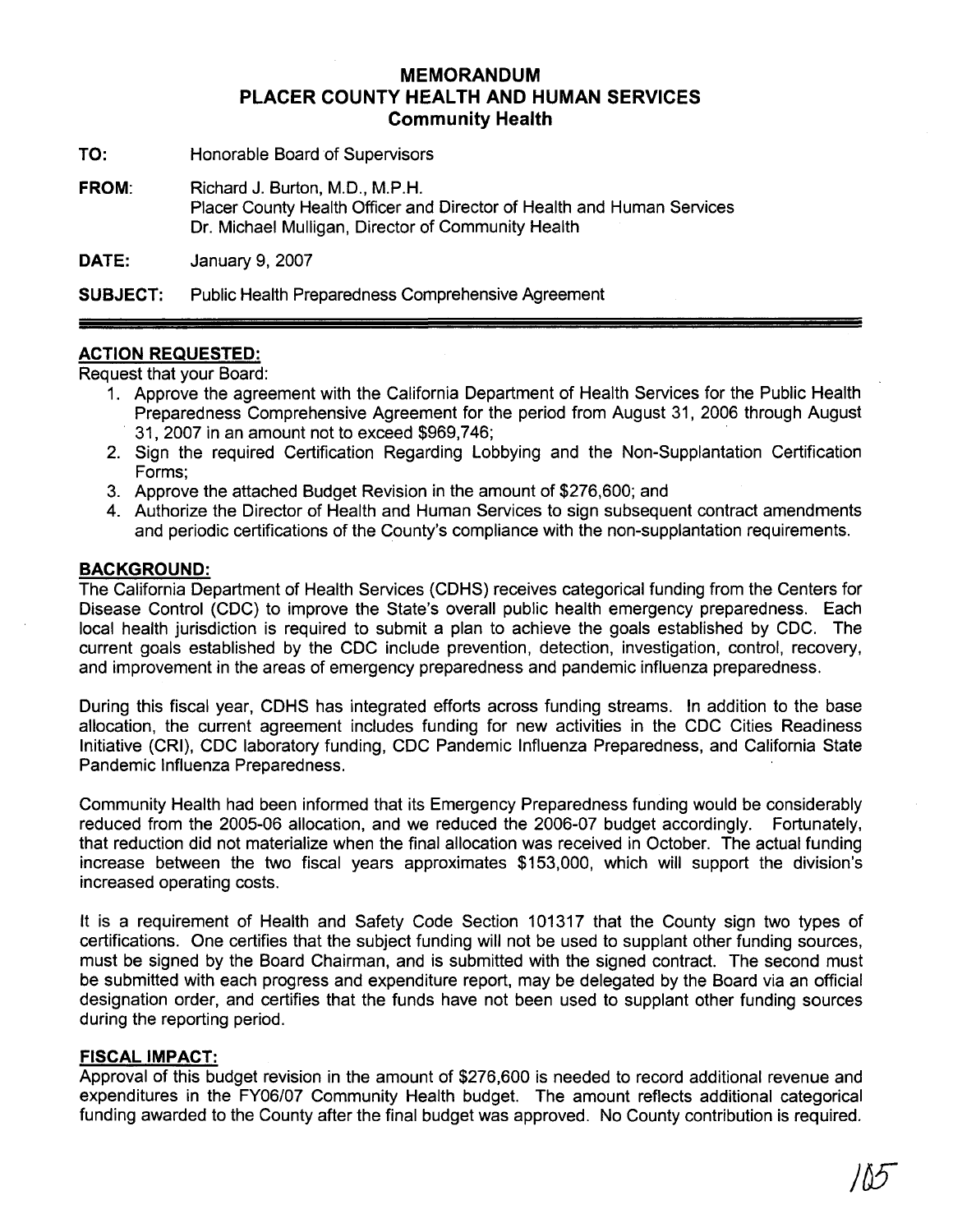|                 |                                    |                      |      |              |                                                     |             | FOR CASH TRANSFERS & RESERVE CANCELLATIONS PLEASE PROVIDE THE FOLLOWING<br>Fund/subfund - OCA - PCA - G/L - Sub G/L |                              |                   | PLACER COUNTY                                                                                                              |                         |                  |                         |                  |             |                          |      |                          | <b>PAS DOCUMENT NO.</b>     |                         |                |
|-----------------|------------------------------------|----------------------|------|--------------|-----------------------------------------------------|-------------|---------------------------------------------------------------------------------------------------------------------|------------------------------|-------------------|----------------------------------------------------------------------------------------------------------------------------|-------------------------|------------------|-------------------------|------------------|-------------|--------------------------|------|--------------------------|-----------------------------|-------------------------|----------------|
|                 |                                    |                      |      |              |                                                     |             |                                                                                                                     |                              |                   | BUDGET REVISION                                                                                                            |                         |                  |                         |                  |             |                          |      |                          |                             |                         |                |
|                 |                                    | POST DATE:           |      |              |                                                     |             |                                                                                                                     |                              |                   | <b>Cash Transfer Required</b>                                                                                              |                         |                  |                         |                  |             |                          |      |                          | <b>Auditor-Controller</b>   |                         |                |
| as g            | $rac{8}{5}$                        |                      |      |              | <b>Total \$ Amount</b>                              |             | <b>TOTAL LINES</b>                                                                                                  |                              |                   | Reserve Cancellation Required                                                                                              |                         |                  |                         |                  |             |                          |      |                          | County Executive            |                         |                |
|                 | BR<br>B<br>$\overline{\mathbf{A}}$ |                      |      |              | 553,200.00                                          |             | <b>21</b>                                                                                                           |                              |                   | Establish Reserve Required                                                                                                 |                         |                  |                         |                  |             |                          |      |                          | <b>Board of Supervisors</b> |                         |                |
|                 |                                    |                      |      |              |                                                     |             |                                                                                                                     | ESTIMATED REVENUE ADJUSTMENT |                   |                                                                                                                            |                         |                  |                         |                  |             |                          |      | APPROPRIATION ADJUSTMENT |                             |                         |                |
| $\frac{5}{2}$ g | $\frac{1}{2}$                      | $\frac{1}{\epsilon}$ | Fund | sub<br>Super | $\mathbf{c}$                                        | řČÁ         | <b>OB13</b>                                                                                                         | PROJ.                        | PROJ. DTL         | <b>AMOUNT</b>                                                                                                              | ne<br>En 2              | $\frac{1}{2}$    | $\overline{\mathbf{r}}$ | 요<br>이 모<br>Fund | $\tilde{c}$ | ø                        | CECO | PROJ.                    | PROJ. DTL                   |                         | <b>AMOUNT</b>  |
| 74              | 8                                  |                      |      |              | 427615                                              | 91101       | 7131                                                                                                                |                              |                   | 276,600.00                                                                                                                 | $\overline{a}$          | 014              |                         |                  | 427615      | 91101                    | 1002 |                          |                             |                         | 150,896.00     |
|                 |                                    |                      |      |              |                                                     |             |                                                                                                                     |                              |                   |                                                                                                                            | $\overline{\mathbf{u}}$ | $\frac{4}{10}$   | é.                      |                  |             | 427615 91101             | 1300 |                          |                             |                         | 32,859.00      |
|                 |                                    |                      |      |              |                                                     |             |                                                                                                                     |                              |                   |                                                                                                                            | $\overline{a}$          | $\overline{014}$ |                         |                  | 427615      | 10116                    | 1301 |                          |                             |                         | 11,648.00      |
|                 |                                    |                      |      |              |                                                     |             |                                                                                                                     |                              |                   |                                                                                                                            | $\overline{a}$          | 014              |                         |                  |             | 427615 91101             | 1303 |                          |                             |                         | 4,907.00       |
|                 |                                    |                      |      |              |                                                     |             |                                                                                                                     |                              |                   |                                                                                                                            | $\frac{4}{1}$           | $\overline{014}$ |                         |                  |             | 427615 91101             | 1310 |                          |                             |                         | 18,896.00      |
|                 |                                    |                      |      |              |                                                     |             |                                                                                                                     |                              |                   |                                                                                                                            | $\frac{4}{1}$           | $\overline{0}$   |                         |                  |             | 42761591101              | 1315 |                          |                             |                         | 3,516.00       |
|                 |                                    |                      |      |              |                                                     |             |                                                                                                                     |                              |                   |                                                                                                                            | Ż,                      | 014              |                         |                  |             | 427615 91101             | 2290 |                          |                             |                         | 20,407.00      |
|                 |                                    |                      |      |              |                                                     |             |                                                                                                                     |                              |                   |                                                                                                                            | $\tilde{\mathbf{z}}$    | 014              |                         |                  |             | 42761591101              | 2422 |                          |                             |                         | 15,882.00      |
|                 |                                    |                      |      |              |                                                     |             |                                                                                                                     |                              |                   |                                                                                                                            | $\overline{a}$          | 014              |                         |                  |             | 427615 91101             | 2523 |                          |                             |                         | 690.00         |
|                 |                                    |                      |      |              |                                                     |             |                                                                                                                     |                              |                   |                                                                                                                            | $\mathbf{z}$            | $\frac{4}{10}$   |                         |                  | 427615      | 10116                    | 2931 |                          |                             |                         | 1,811.00       |
|                 |                                    |                      |      |              |                                                     |             |                                                                                                                     |                              |                   |                                                                                                                            | $\overline{a}$          | $\frac{4}{5}$    |                         |                  |             | 42761591101              | 5550 |                          |                             |                         | 15,088.00      |
|                 |                                    |                      |      |              |                                                     |             |                                                                                                                     |                              |                   |                                                                                                                            |                         |                  |                         |                  |             |                          |      |                          |                             |                         |                |
|                 |                                    |                      |      |              |                                                     |             |                                                                                                                     |                              | <b>TOTAL</b>      | 276,600.00                                                                                                                 |                         |                  |                         |                  |             |                          |      |                          | <b>TOTAL</b>                |                         | 276,600.00     |
|                 |                                    |                      |      |              | REASON FOR REVISION:                                |             |                                                                                                                     |                              |                   | To increase revenues and expenditures in the Community Health division to reflect higher allocation amounts related to the |                         |                  |                         |                  |             |                          |      |                          |                             |                         |                |
|                 |                                    |                      |      |              |                                                     |             |                                                                                                                     |                              |                   | Public Health Emergency Preparedness program.                                                                              |                         |                  |                         |                  |             |                          |      |                          |                             |                         |                |
|                 |                                    |                      |      |              |                                                     | Arepared by |                                                                                                                     |                              | <b>Stan Hapak</b> |                                                                                                                            | ž                       | $x-1841$         |                         |                  |             |                          |      |                          |                             |                         |                |
|                 |                                    |                      |      |              | Department Head                                     |             | $\check{\mathcal{L}}$                                                                                               | ₹                            |                   |                                                                                                                            |                         |                  |                         |                  |             |                          |      | Date:                    | 1/9/2007                    |                         |                |
|                 |                                    |                      |      |              | <b>Board of Supervisors</b>                         |             |                                                                                                                     |                              |                   |                                                                                                                            |                         |                  |                         |                  |             |                          |      | ᆌ<br>Page:               |                             |                         |                |
|                 |                                    |                      |      |              |                                                     |             |                                                                                                                     |                              |                   |                                                                                                                            |                         |                  |                         |                  |             | <b>Budget Revision #</b> |      |                          |                             | FOR INDIVIDUAL DEPT USE |                |
|                 |                                    |                      |      |              | <b>CO</b><br>Distribution: ORIGINAL ONLY to Auditor |             |                                                                                                                     |                              |                   |                                                                                                                            |                         |                  |                         |                  |             |                          |      |                          |                             |                         | Rev 11/16/2004 |
|                 |                                    |                      |      |              |                                                     |             |                                                                                                                     |                              |                   |                                                                                                                            |                         |                  |                         |                  |             |                          |      |                          |                             |                         |                |
|                 |                                    |                      |      |              |                                                     |             |                                                                                                                     |                              |                   |                                                                                                                            |                         |                  |                         |                  |             |                          |      |                          |                             |                         |                |
|                 |                                    |                      |      |              |                                                     |             |                                                                                                                     |                              |                   |                                                                                                                            |                         |                  |                         |                  |             |                          |      |                          |                             |                         |                |
|                 |                                    |                      |      |              |                                                     |             |                                                                                                                     |                              |                   |                                                                                                                            |                         |                  |                         |                  |             |                          |      |                          |                             |                         |                |
|                 |                                    |                      |      |              |                                                     |             |                                                                                                                     |                              |                   |                                                                                                                            |                         |                  |                         |                  |             |                          |      |                          |                             |                         |                |
|                 |                                    |                      |      |              |                                                     |             |                                                                                                                     |                              |                   |                                                                                                                            |                         |                  |                         |                  |             |                          |      |                          |                             |                         |                |
|                 |                                    |                      |      |              |                                                     |             |                                                                                                                     |                              |                   |                                                                                                                            |                         |                  |                         |                  |             |                          |      |                          |                             |                         |                |

**PAS DOCUMENT NO.**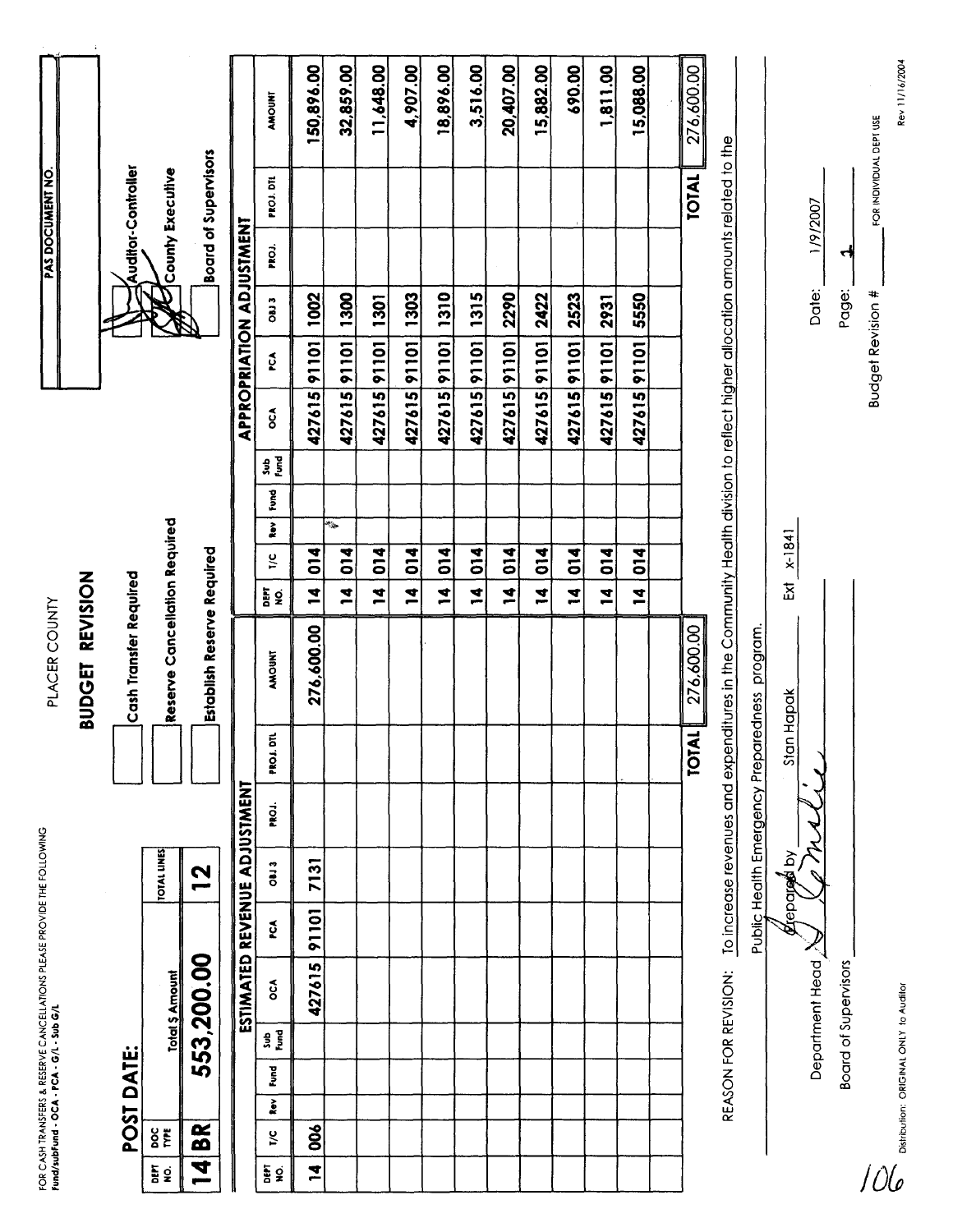## The following Agreement for:

# **Public Health Emergency Preparedness Comprehensive Agreement**

is on file with the Clerk of the Board for BOS meeting:

**January 9,2007**